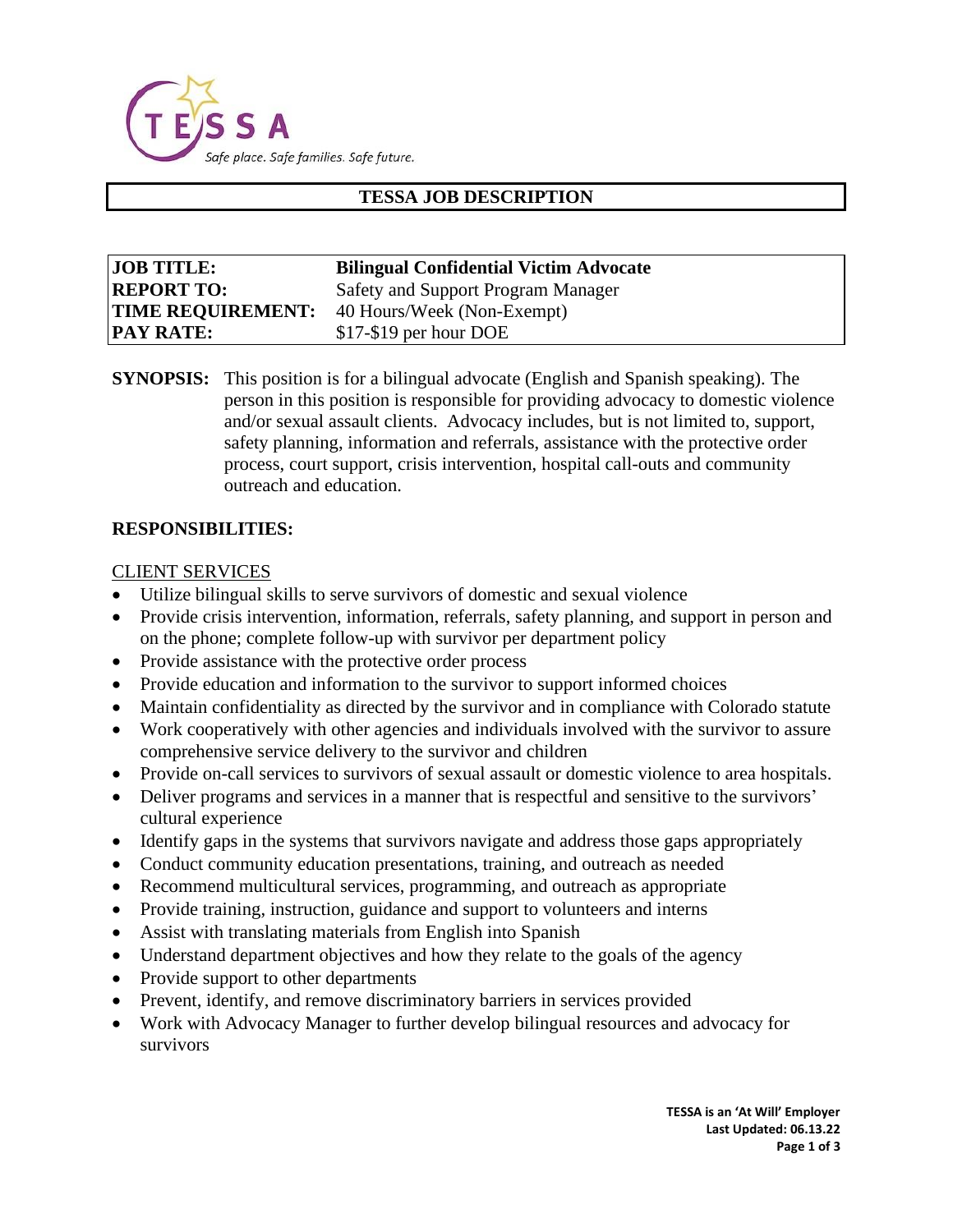

# RECORD KEEPING

- Complete documentation of initial survivor meeting, e.g. Intake and Contact Summary notes, and any additional documentation associated with survivor contacts per department protocol
- Maintain survivor records in a timely and accurate manner
- Communicate and follows up on necessary information
- Assist in collecting and entering client statistics for program management and grant reporting

## CULTURAL INCLUSIVITY

- Recognize that we hold attitudes and beliefs that can detrimentally influence our perceptions of and interactions with individuals who are diverse from ourselves
- Recognize the importance of multicultural sensitivity, responsiveness to, knowledge of, and understanding about diversity
- Apply the principles of multiculturalism and diversity in training and staff development.
- Apply culturally appropriate skills in all interactions with clients, co-workers, volunteers, partner agencies, and other community members
- Use organizational change processes to support culturally informed organizational policies and procedures

## **Other**

- Commit to TESSA's organizational mission, vision, and operating philosophy
- Treat survivors with respect, dignity, and empathy
- Attend staff, other relevant meetings, trainings, and in-services
- Other duties and projects as requested by manager

# **QUALIFICATIONS AND REQUIREMENTS:**

To perform this job successfully, an individual must be able to perform each essential duty. The requirements listed below are representative of the knowledge, skills and/or abilities required to perform this job. Reasonable accommodations may be made to enable individuals with disabilities to perform the essential functions.

- B.A. or B.S. Degree preferred
- Fluency in Spanish required
- Two years relevant experience; equivalent combination of education and/or experience may be considered.
- Knowledge of domestic and sexual violence issues and experience working with DVSA victims
- Excellent organizational, communication, problem solving, and inter-personal skills
- Attention to detail
- Displays a positive attitude, works well with others, and accepts direction well.
- Ability to work well under stressful and emotionally-taxing circumstances and engage in effective self care.
- Ability to empathize, encourage and guide